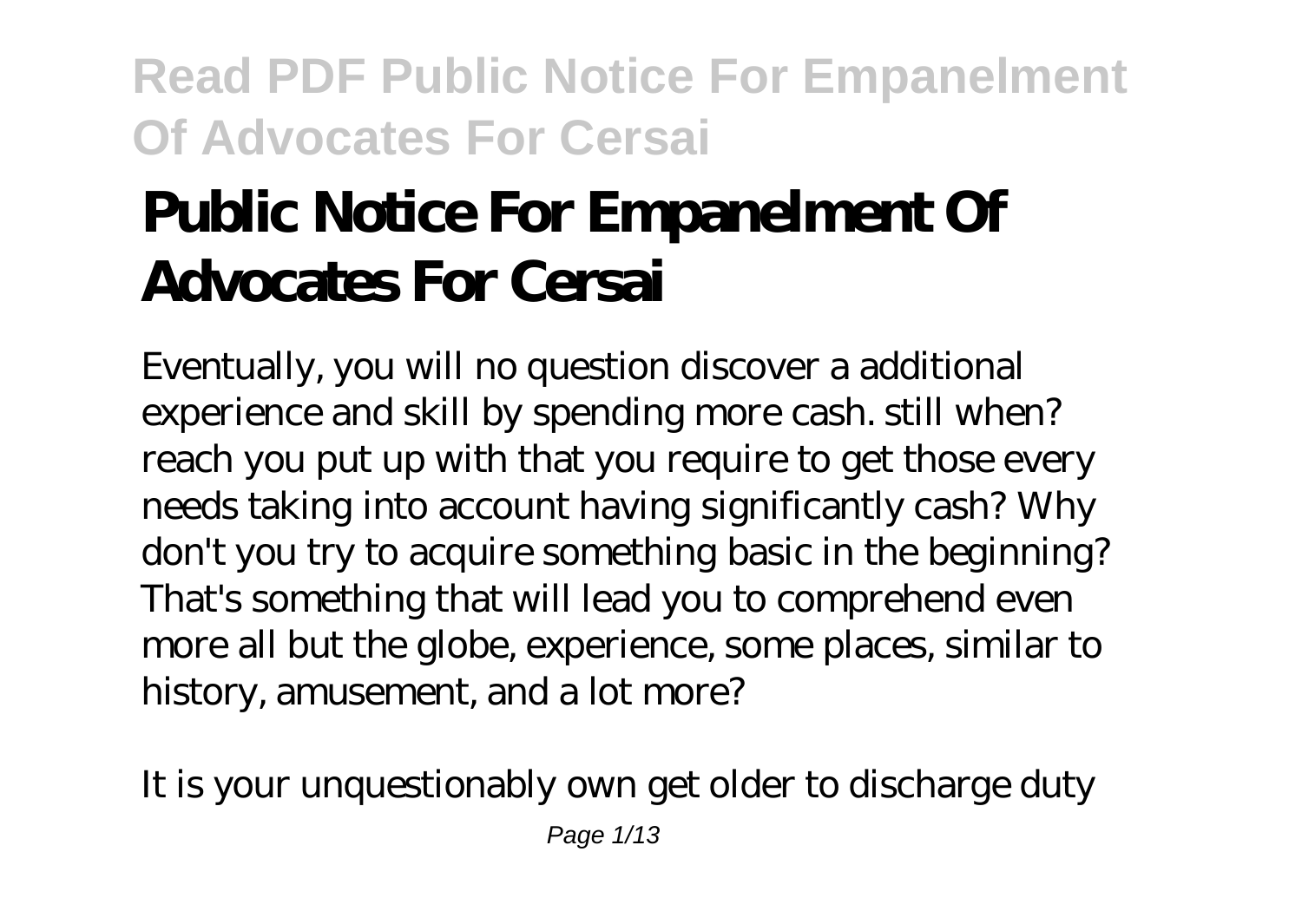reviewing habit. in the course of guides you could enjoy now is **public notice for empanelment of advocates for cersai** below.

Public Notice For Empanelment Of PUBLIC NOTICE 1. IDBI Bank Ltd (the Bank) invites applications for empanelment of Resolution Agents for the period 2020-2021, for purpose of assisting the Bank for recovery of impaired loans subject to the fulfillment of essential qualifications and experience as stipulated by the Bank mentioned in Appendix-I. 2.

PUBLIC NOTICE Appendix-I - IDBI Bank PUBLIC NOTICE - IDBI Bank public notice for empanelment  $P$ age  $2/13$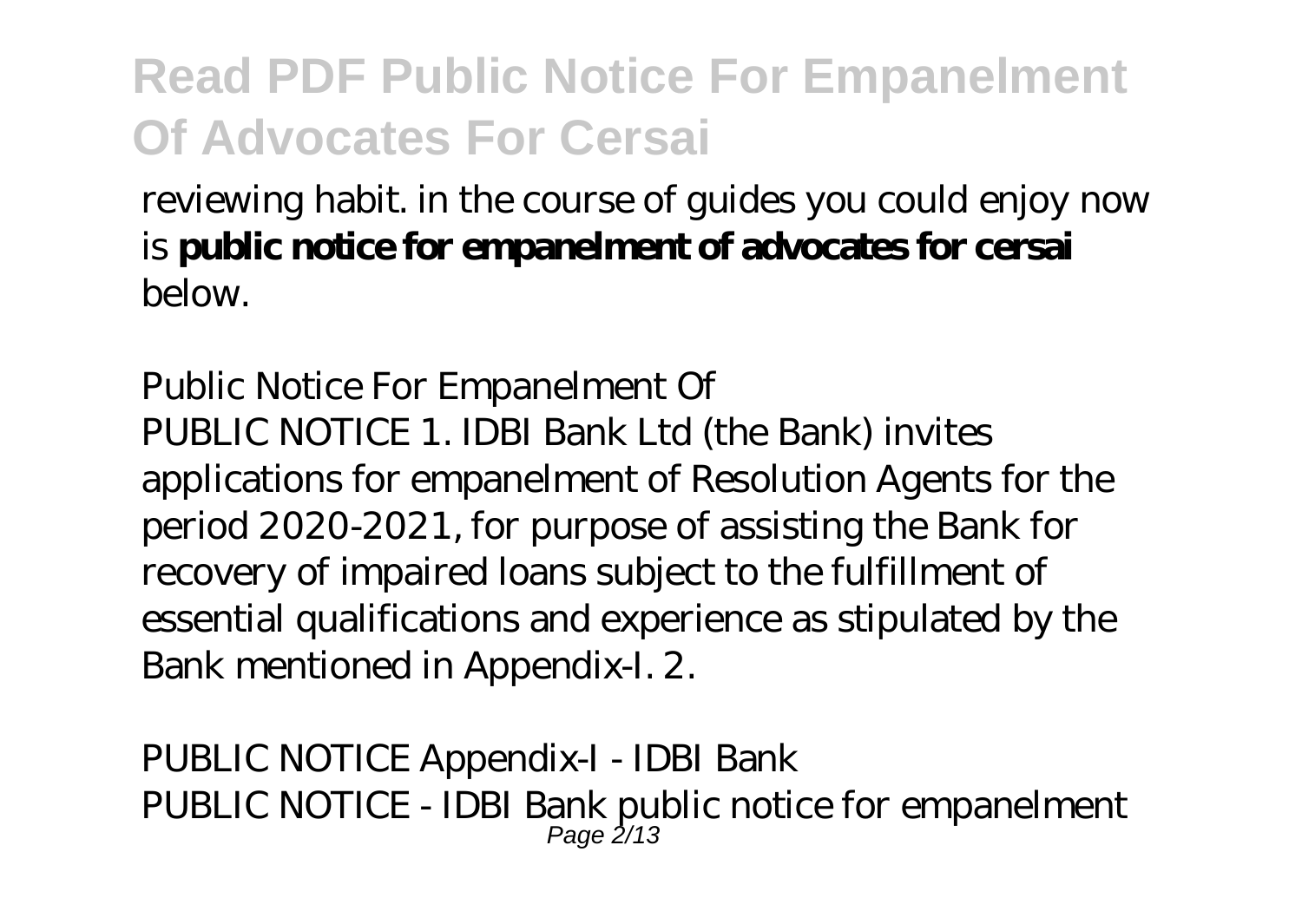of stock & receivable auditors United Bank of India invites application in sealed envelope for empanelment of stock & receivable auditors for audit of inventories, trade receivables and trade creditors of its borrowers from the PUBLIC NOTICE FOR EMPANELMENT OF STOCK & RECEIVABLE AUDITORS A public notice template informs citizen of everyday actions or affairs of government also notify about the environmental conditions and economic changes.

Public Notice For Empanelment Of Valuers Address: Central Office, Pre-Fab Building First Floor, Patiala House Courts, New Delhi – 110001. Help Line: 1516 (24\*7), 9870101337, 011-23071265 Email : laedslsa@gov.in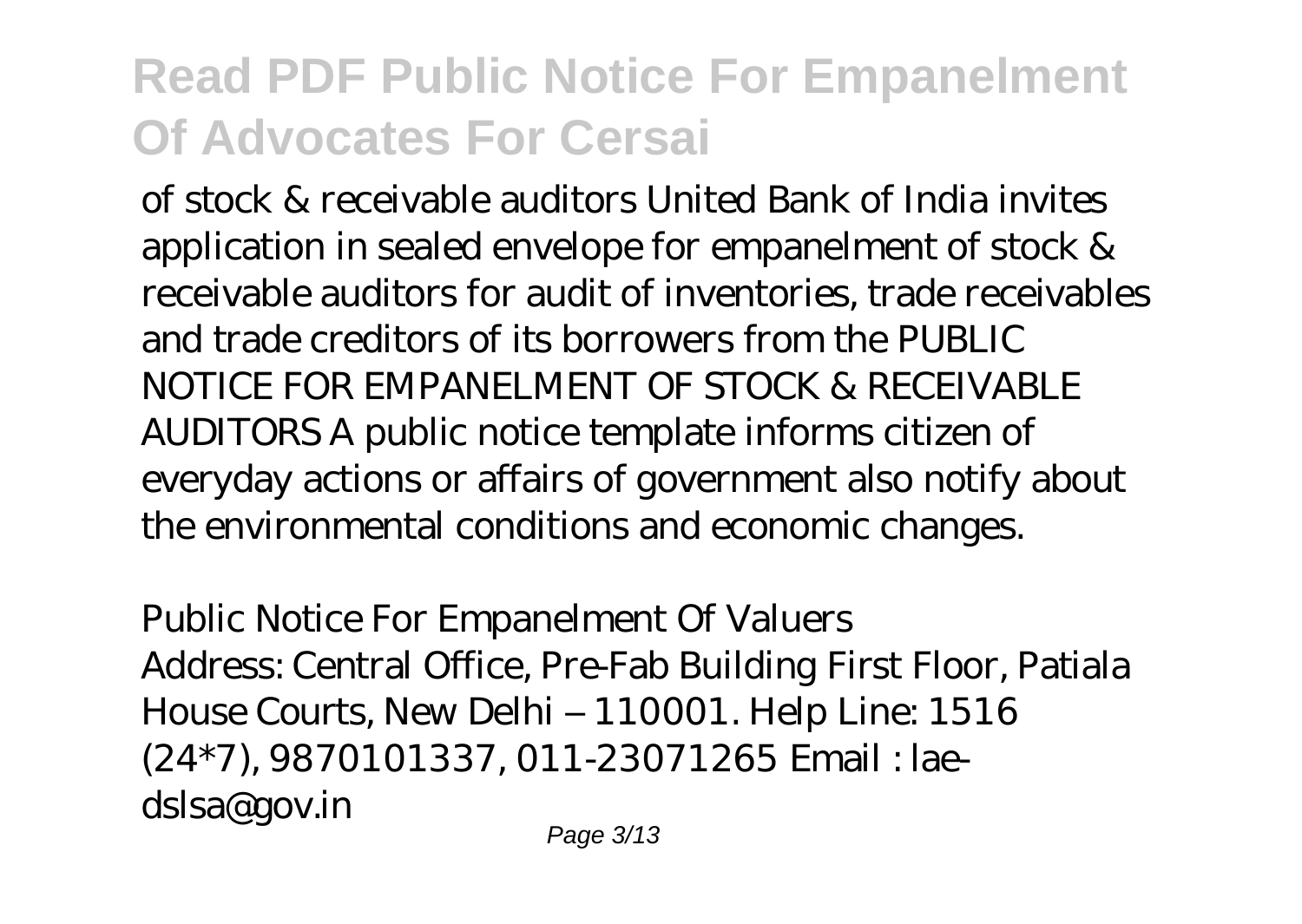Public Notice for Empanelment of Advocates for Regular ... Public Notice For Empanelment Of PUBLIC NOTICE IDBI Bank Ltd invites applications for empanelment of Valuers/ Enforcement Agency(EA) / Recovery Agency(RA)/ Detective agency(DA)/ Security Agency(SA)/ E-Auction Service Providers for the period 2019-2020, subject to fulfillment of the criteria related to essential qualifications and experience.

Public Notice For Empanelment Of Advocates For Cersai PUBLIC NOTICE EMPANELMENT OF STOCK & RECEIVABLE AUDITORS State Bank of India, Local Head Office, Delhi invites applications for empanelment of Stock & Receivable Auditors.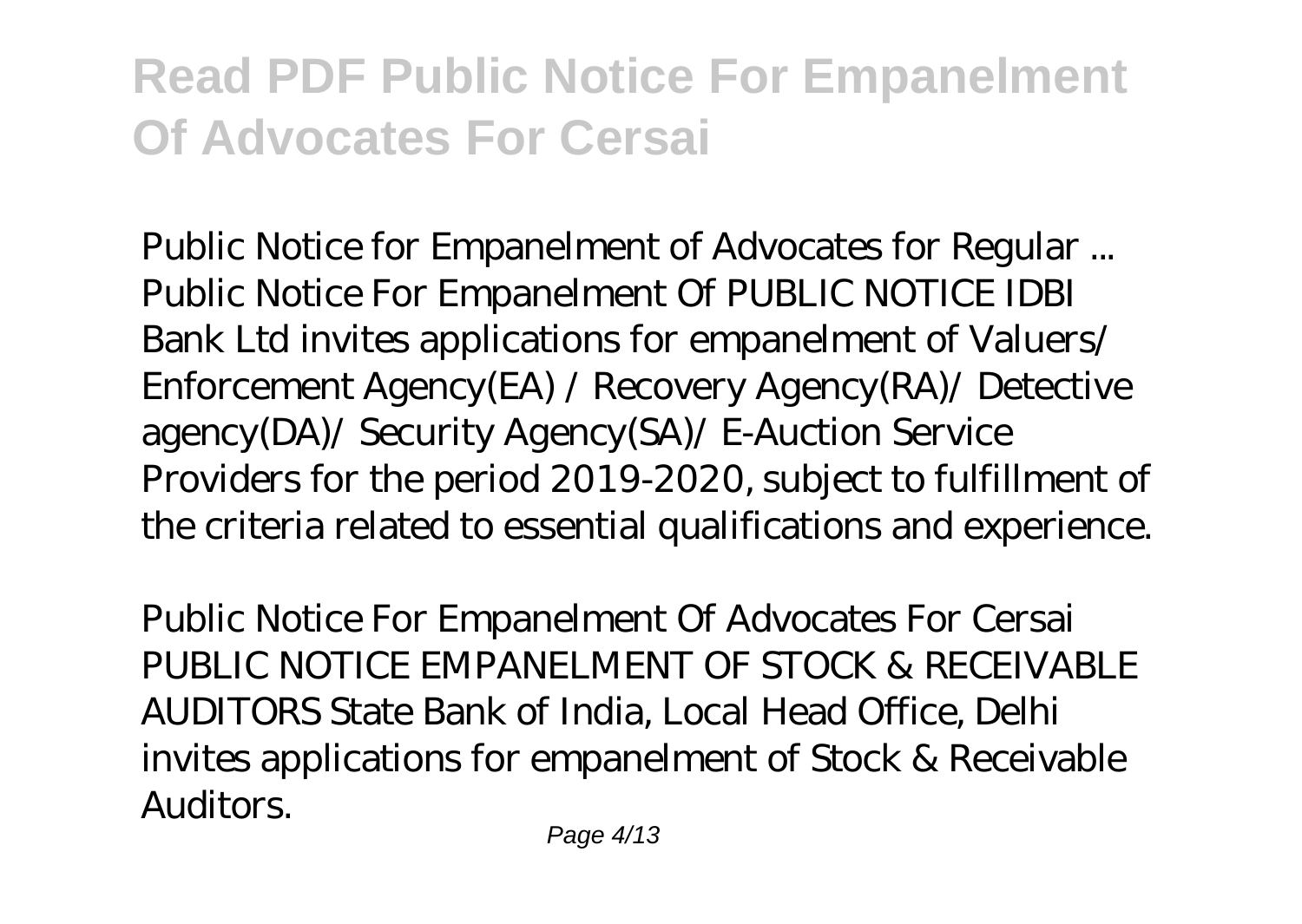Empanelment of Stock & Receivable Auditors with SBI PUBLIC NOTICE IDBI Bank Ltd invites applications for empanelment of Valuers/ Enforcement Agency(EA) / Recovery Agency(RA)/ Detective agency(DA)/ Security Agency(SA)/ E-Auction Service Providers for the period 2019-2020, subject to fulfillment of the criteria related to essential qualifications and experience.

#### PUBLIC NOTICE - IDBI Bank

Draft Agreement for Empanelment of CGHS notified hospitals with Delhi Electricity Regulatory Commission(DERC) Download (390.79 KB) - 5 : Pre-Bid Meeting Notice: Appointment of Consultant for Review of capitalization of Page 5/13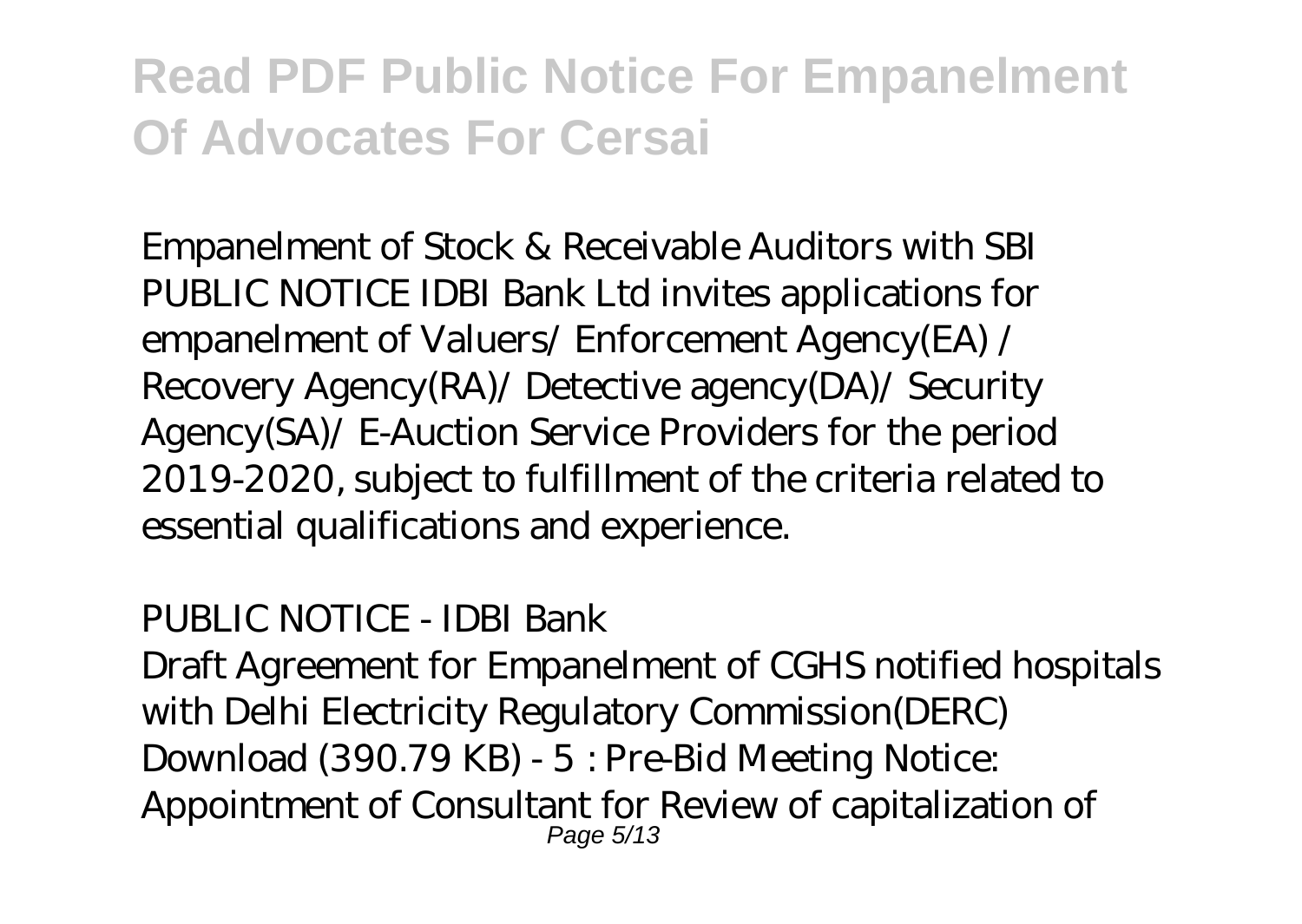assets for DTL for FY 2017-18 & FY 2018-19 ... Revised Public Notice on Petitions for True Up of Expenses For FY 2018-19 and ...

Public Notice | DELHI ELECTRICITY REGULATORY **COMMISSION** NOTICE FOR EMPANELMENT OF STOCK AUDITORS. Applications in prescribed format are invited from reputed individuals /firms for empanelment as stock auditors with our branches under Shimla Zone. Prescribed form, eligibility criteria and code of conduct of stock auditors are enclosed.

Empanelment of Stock Auditors with UCO Bank Attention is invited to Para 3 of Public Notice No. 33/2014 Page 6/13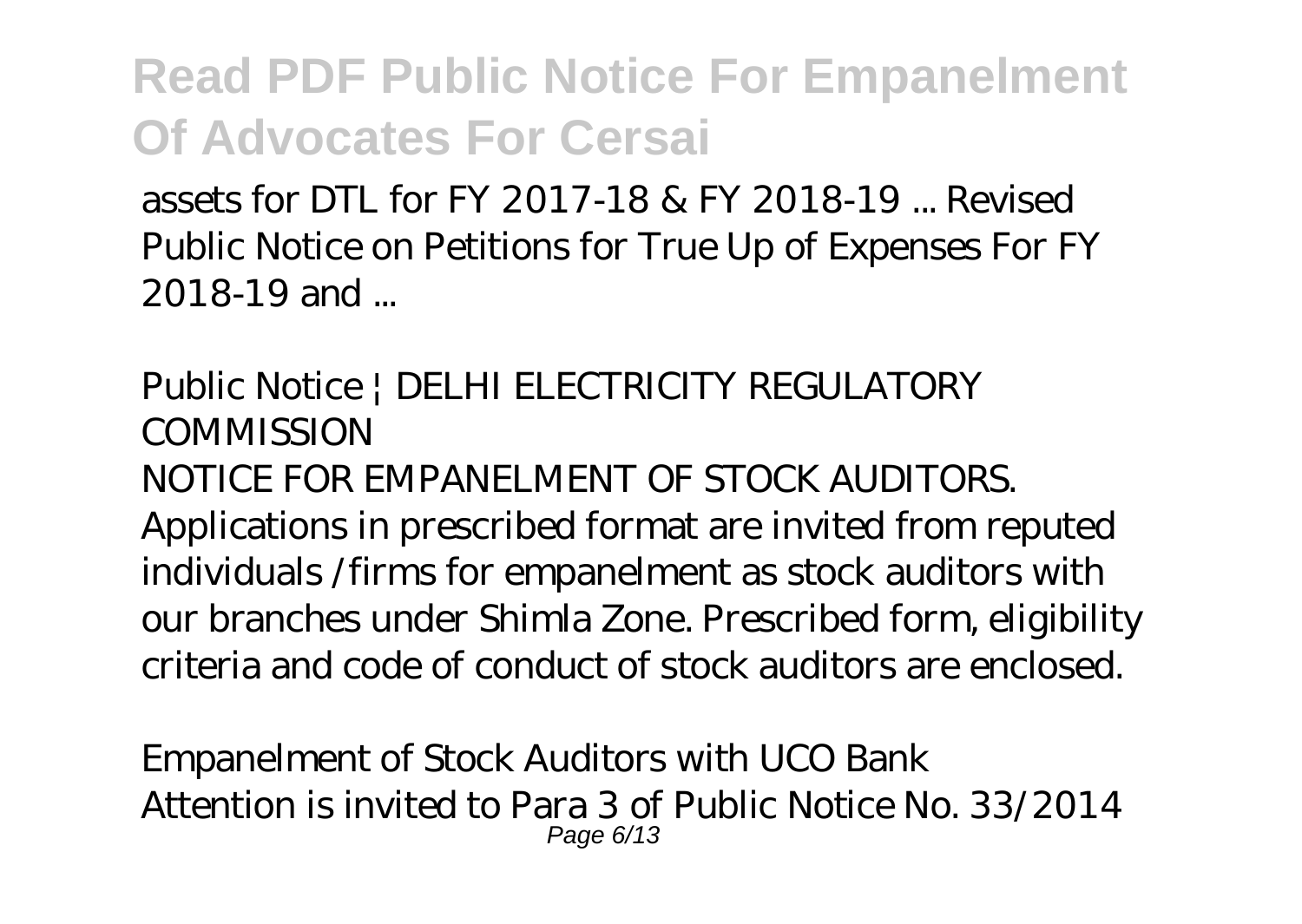dtd 26.09.2014 for submitting application for empanelment of Chartered Engineers vide which last date of submission of application was up to 17.10.2014. 17-October-2014: PN-38-14: Addendum to Public Notice No. 36/2014 dated 10th October 2014: 16-October-2014: PN-37-14

JAWAHARLAL NEHRU CUSTOM HOUSE - Department of Revenue ...

public notices. internet banking ... this is to inform the public at large that punjab national bank does not make any unregistered telemarketing calls or sms for soliciting life insurance business or any other products. public at large is hereby informed not to take cognizance of any such call or sms. this is also to warn the elements who by ... Page 7/13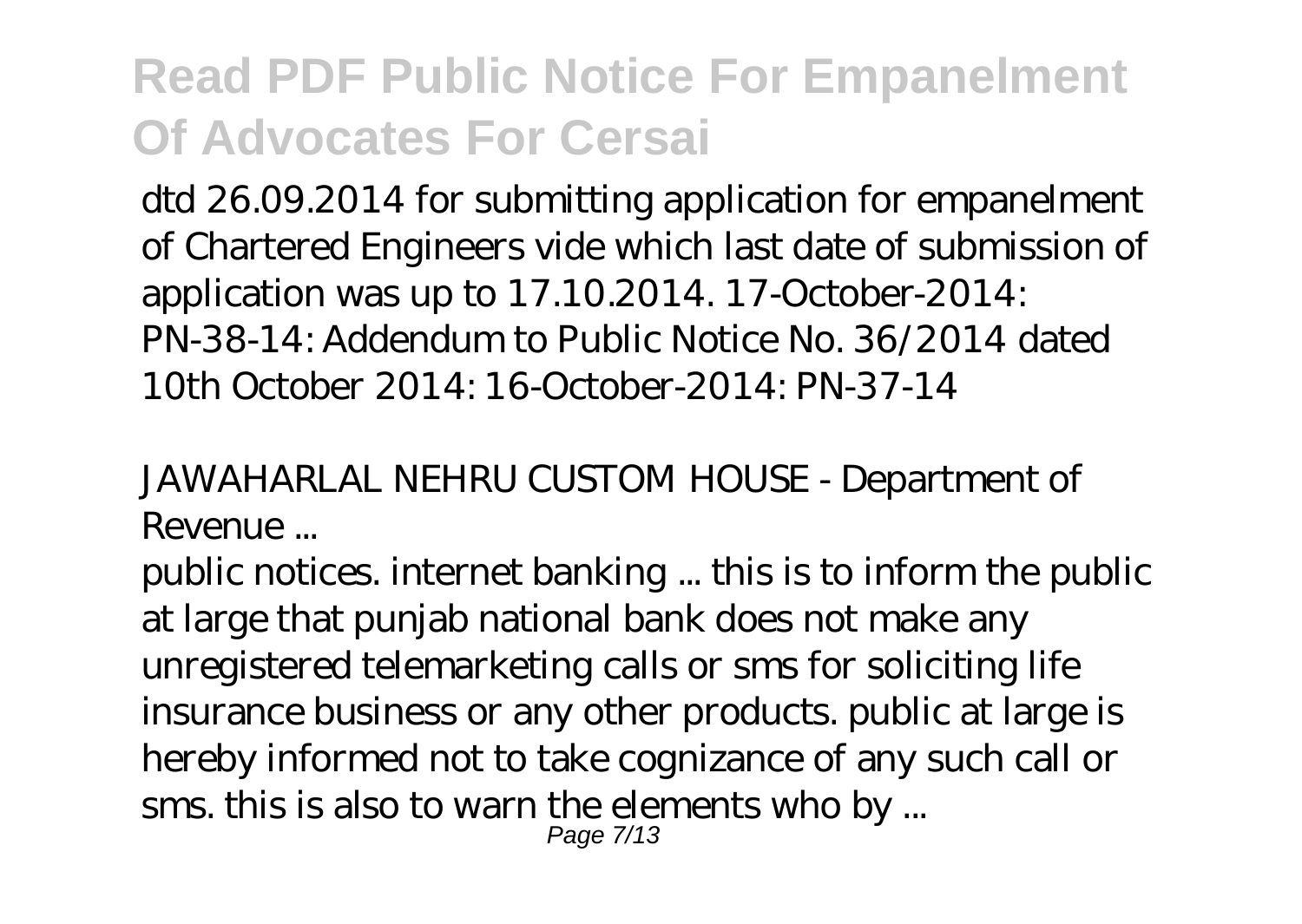Punjab National Bank

No category Public Notice: Empanelment of CPVA for PNB, Lucknow Circle Page

Public Notice: Empanelment of CPVA for PNB, Lucknow Circle ...

empanelment of stock & receivable auditors State Bank of India, Local Head Office, Delhi invites applications for empanelment of Stock & Receivable Auditors. Eligibility criteria, general guidelines, Bio-data format / application form etc is placed on our Bank's website www.sbi.co.in in "Empanelment of Vendors" under "Procurement news" section.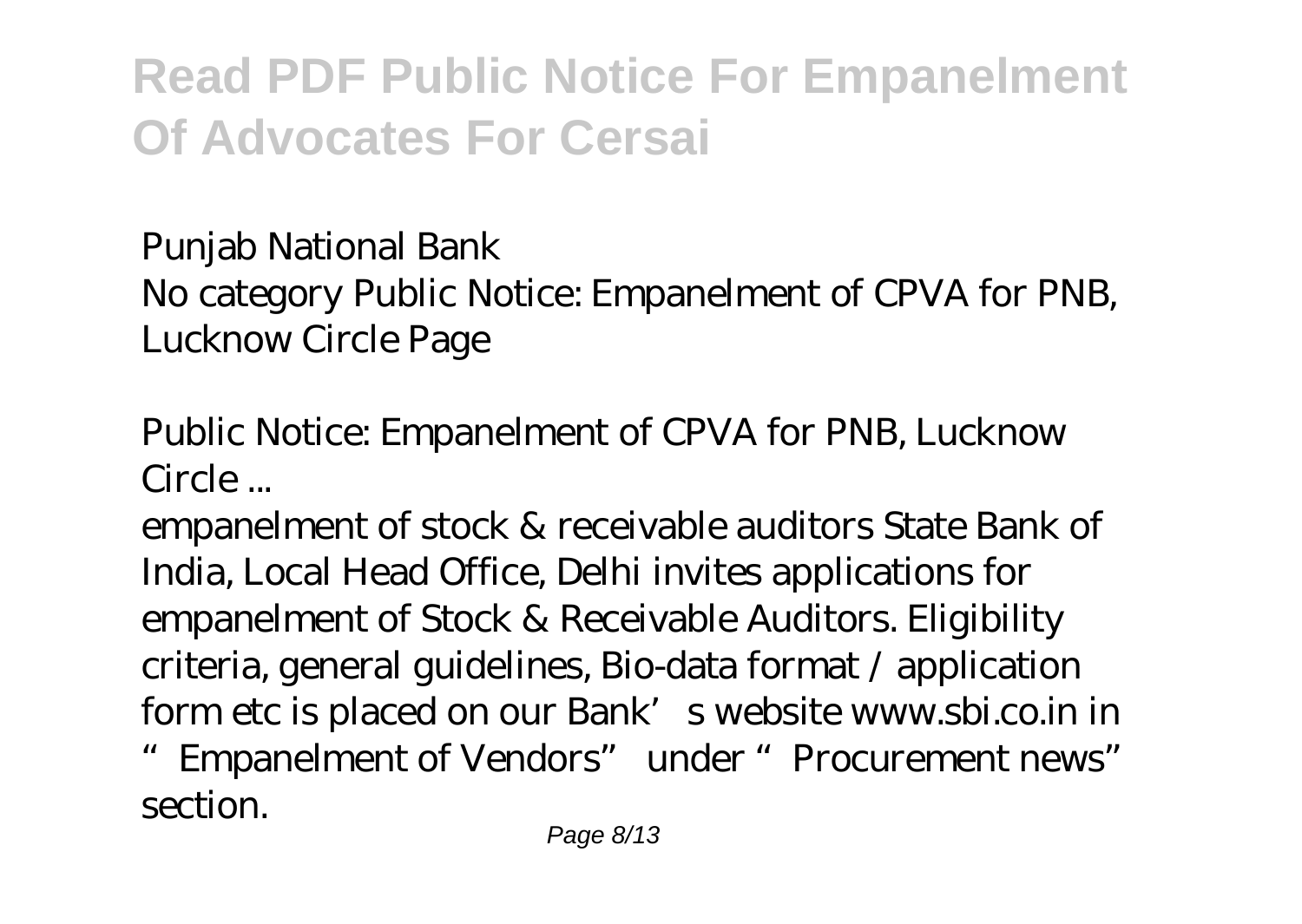Empanelment of Stock & Receivable Auditors with SBI Public Notice No.42/2012 Empanelment of Chartered Engineers for valuation of Second hand Machinery / goods in the office of the Commissioner of Customs, Bangalore calling for applications Reg. 11: 04/10/2012 : Public Notice No.41/2012 Transhipment of Courier Shipments to other Customs Airports Reg. ...

PUBLIC NOTICES - BENGALURU CUSTOMS ZONE Public Notice For Empanelment Of PUBLIC NOTICE IDBI Bank Ltd invites applications for empanelment of Valuers/ Enforcement Agency(EA) / Recovery Agency(RA)/ Detective agency(DA)/ Security Agency(SA)/ E-Auction Service Page 9/13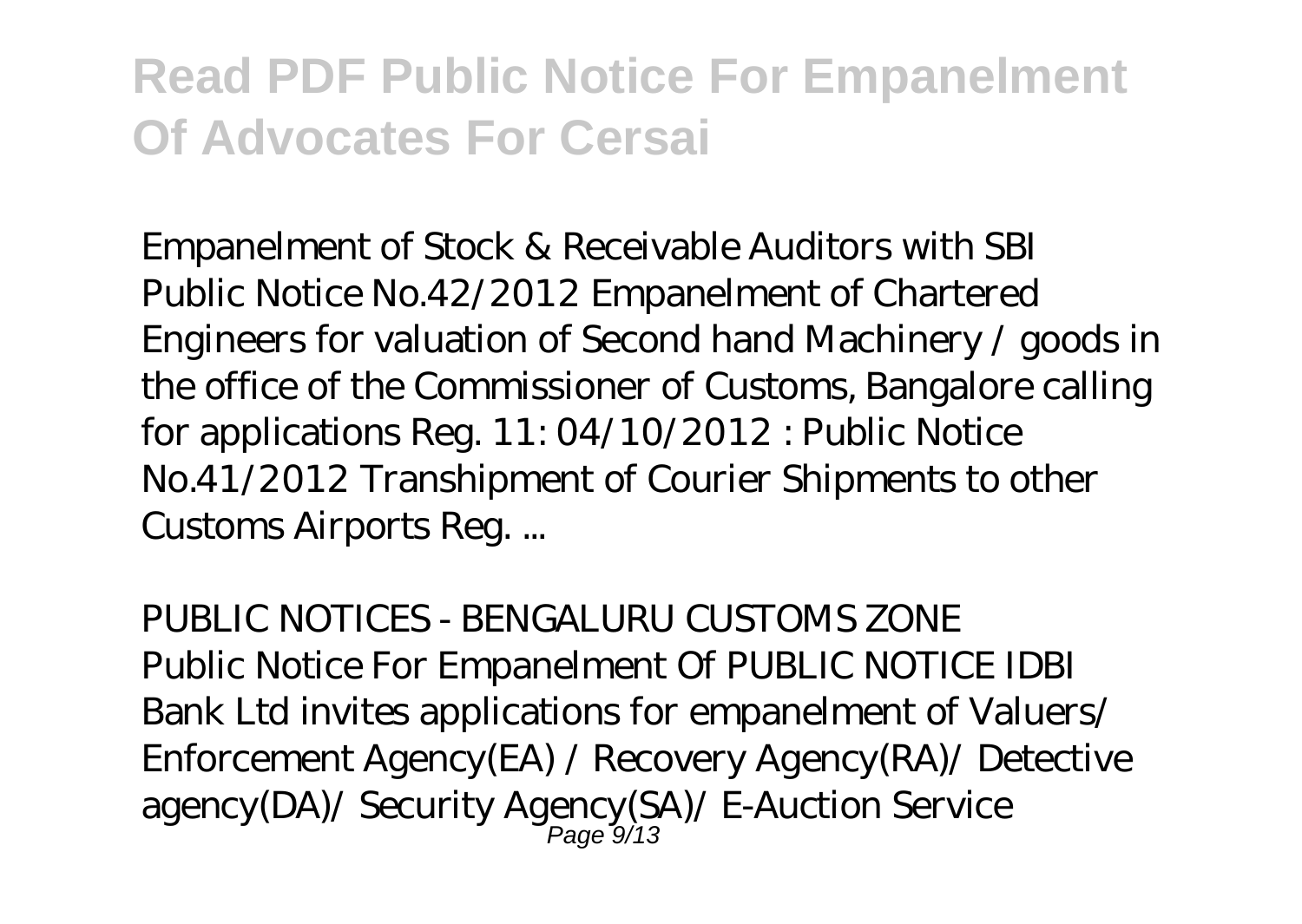Providers for the period 2019-2020, subject to fulfillment of

Public Notice For Empanelment Of Advocates For Cersai Notice: Empanelment of Chartered Accountant Firms . Description: Download file. 22-05-2015 ... GOI Resolution on Public Interest Disclosure and Prot..... Subject: Public Notices: GOI Resolution on Public Interest Disclosure and Protection of Informer. Description: Download file. 17-04-2014 ...

Announcements :: Empanelment:: Paschim Banga Gramin Bank EMPANELMENT OF ARCHITECTS. 24: HEAD OFFICE: FinTech Division Uploaded On 22-Oct-2020 12:50 PM. Award of RFE (Empanelment of Software Development firms Page 10/13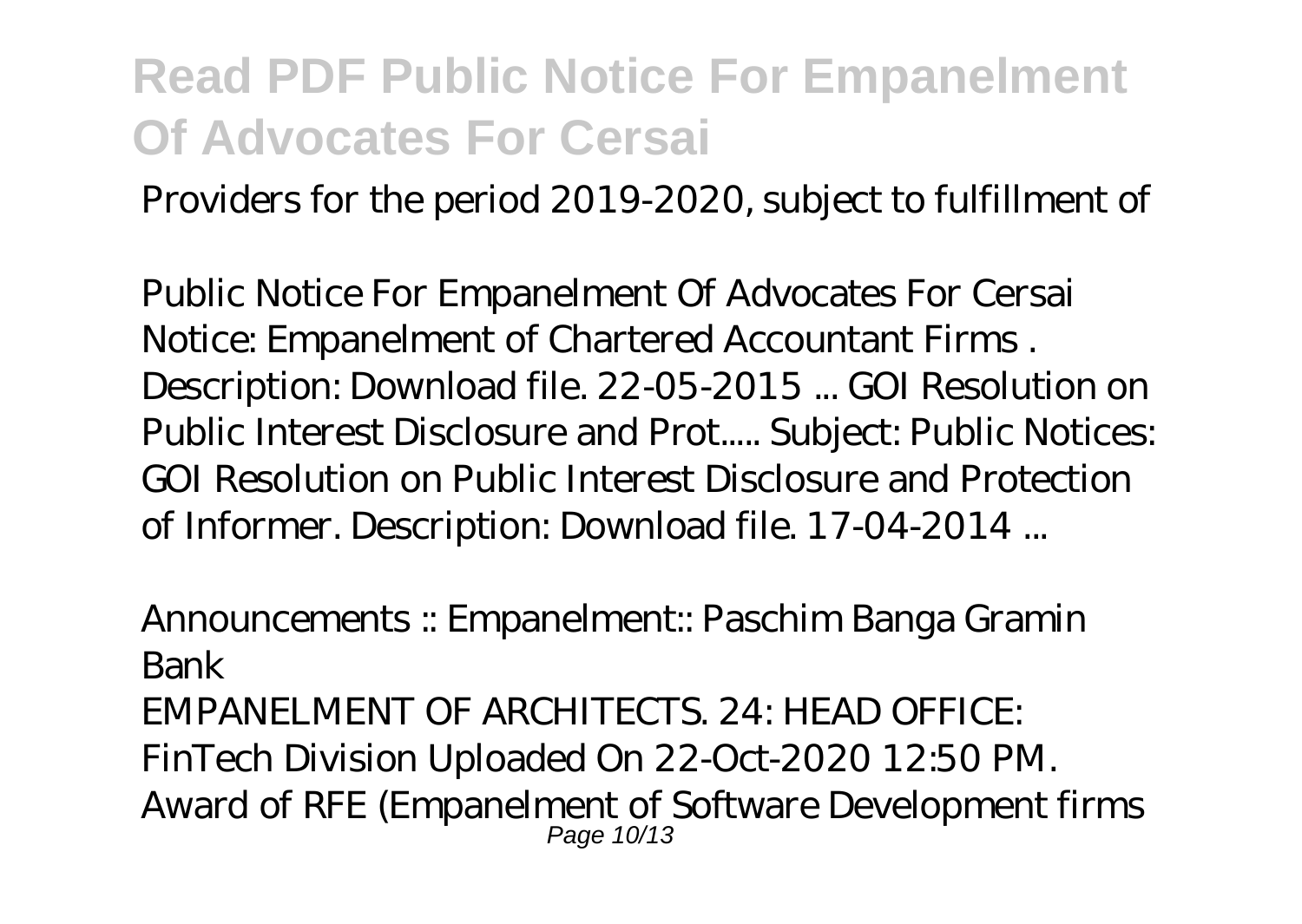for Development Customization Maintenance Testing Support in Punjab National Bank. 25: HEAD OFFICE: Inspection and Audit Uploaded On 17-Oct-2020 11:56 AM

Tenders/Empanelment list - Punjab National Bank CCO Public Notice No.06/2018 Invitation of applications for empanelment of Chartered Engineers for examination / Valuation of Second Hand machinery / goods etc in the Jurisdiction of Chief Commissioner of Customs, Bengaluru Zone, Bengaluru.

PUBLIC NOTICES - BENGALURU CUSTOMS ZONE Public Notice for Empanelment of Advertisement Agencies for CHB. Public Notice UT Employees Self Finance Housing Page 11/13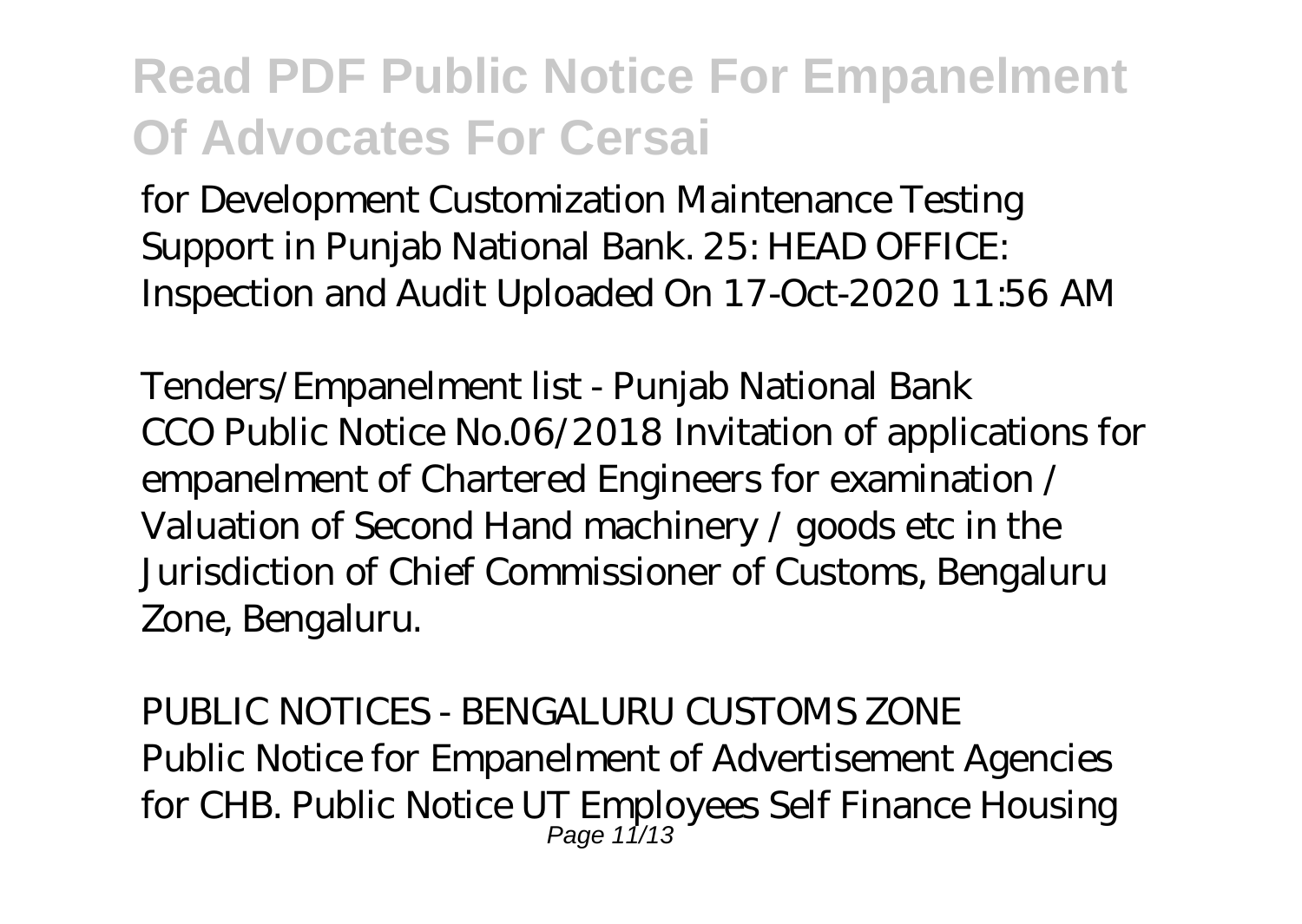Scheme-2008 June 21, 2019. Tatkal Public Notice Sale/Purchase of #2357-A, Sec.63, dt. 24.06.2019 June 24, 2019. Show all. Public Notice for Empanelment of Advertisement Agencies for CHB. 2019-06-27 (11)

Public Notice For Empanelment Of Advocates For Cersai The Advocate-on-Record should have minimum of 5 years experience in handling cases related to Corruption, Administrative and Service matters, Public Interest Litigations etc. ii. Empanelment for Hon' ble High Court of Delhi : An Advocate with minimum 10 years of regular practice in conducting cases of Civil/Criminal nature in the High Court.